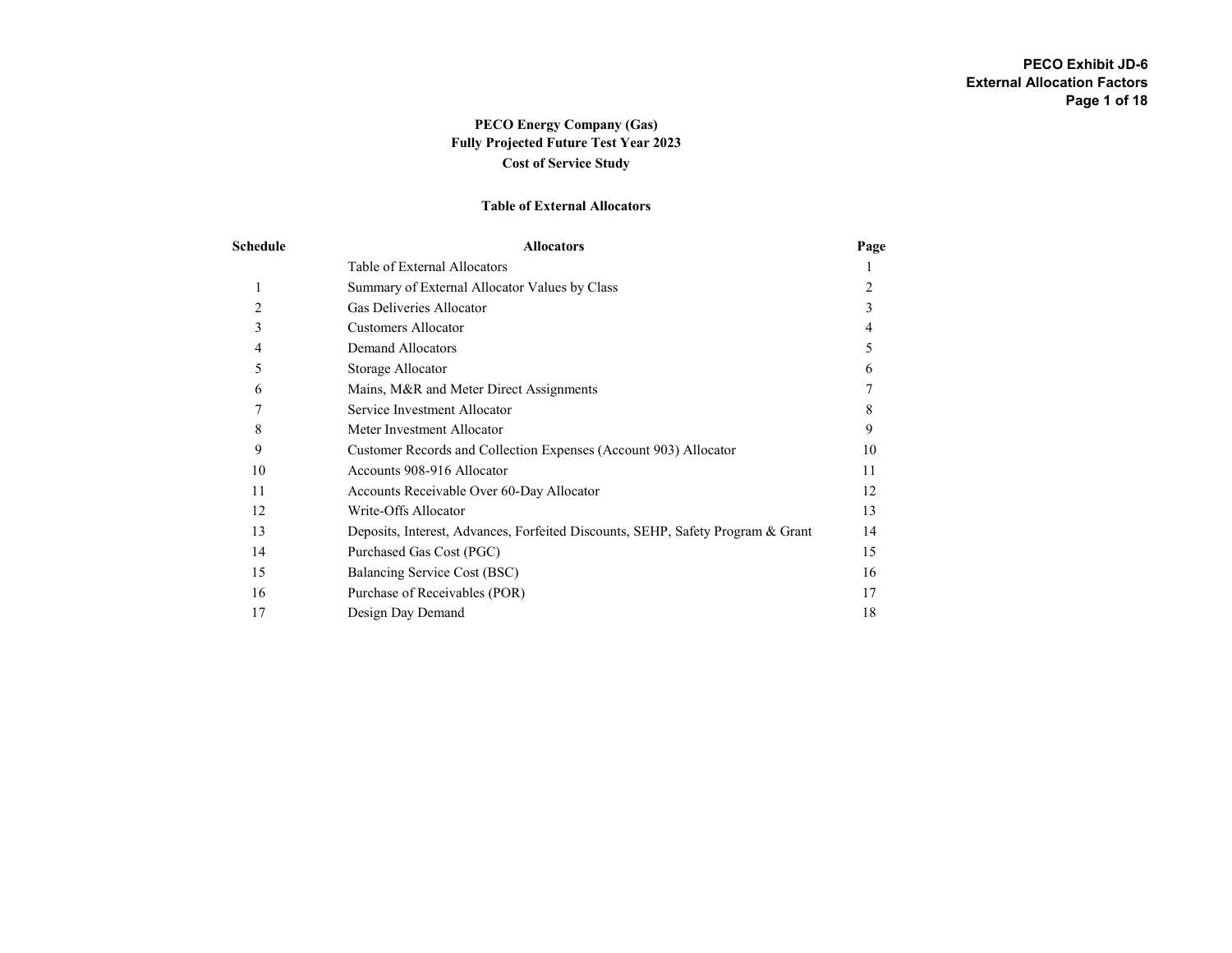# PECO Energy Company (Gas) Cost of Service Study Summary of External Allocator Values by Class

|                |               |                               |            |             |                  |                  | Motor            | Motor            |                |              | Interruptible Temperature Transportation | Transportation   |
|----------------|---------------|-------------------------------|------------|-------------|------------------|------------------|------------------|------------------|----------------|--------------|------------------------------------------|------------------|
| Line           | Unit          | Allocator Name                | Total      | Residential | $\underline{GC}$ | Large            | Vehicle          | Vehicle          | Services       | Control      | Firm                                     | Interruptible    |
|                |               |                               |            |             |                  |                  | Firm             | Interruptible    |                |              |                                          |                  |
| -1             | #             | Cust Avg                      | 551,768    | 506,031     | 45,040           | 5                | 15               | 1                |                | $22\,$       | 421                                      | 231              |
| $\overline{c}$ | $\#$          | Cust Excl. Ind                | 551,110    | 506,031     | 45,040           |                  | 15               |                  |                | 22           |                                          |                  |
| 3              | $\#$          | Cust Res                      | 506,031    | 506,031     |                  |                  |                  |                  |                |              |                                          |                  |
| 4              | #             | Cust Comm                     | 45,079     |             | 45,040           |                  | 15               |                  |                | 22           |                                          |                  |
| 5              | #             | Cust Ind                      | 658        |             |                  | 5                |                  |                  |                |              | 421                                      | 231              |
| 6              | Mcf           | Gas Deliveries                | 90,442,559 | 42,191,938  | 22,345,038       | 12,856           | 461,670          | 421              | 10,813         | 153,121      | 11,953,798                               | 13,312,904       |
| $\overline{7}$ | Mcf           | Gas Deliveries Firm           | 76,965,300 | 42,191,938  | 22,345,038       | 12,856           | 461,670          |                  |                |              | 11,953,798                               |                  |
| 8              | Mcf           | Gas Sales Firm                | 65,011,503 | 42,191,938  | 22,345,038       | 12,856           | 461,670          |                  |                |              |                                          |                  |
| 9              | Mcfd          | Daily Del Excl. Dir           | 227,128    | 115,594     | 61,219           | 35               | 1,265            | 1                | 30             | 420          | 25,081                                   | 23,483           |
| 10             | Mcfd          | Excess Demand                 | 696,372    | 449,691     | 210,060          | 87               | 358              | $\boldsymbol{0}$ | $\theta$       | $\mathbf{0}$ | 36,176                                   | $\overline{0}$   |
| 11             | Mcfd          | Peak Sendout                  | 861,000    | 580,741     | 278,499          | 125              | 1,635            | $\theta$         | $\mathbf{0}$   | $\theta$     | $\mathbf{0}$                             | $\theta$         |
| 12             | Mcfd          | Peak Mains                    | 923,500    | 580,741     | 278,499          | 125              | 1,635            | $\mathbf{0}$     | $\mathbf{0}$   | $\theta$     | 62,500                                   | $\theta$         |
| 13             | Mcfd          | Peaks NCP                     | 947,434    | 580,741     | 278,499          | 125              | 1,635            |                  | 30             | 420          | 62,500                                   | 23,483           |
| 14             | Mcf           | Winter FirmSales              | 9,803,717  | 6,523,408   | 3,236,680        | 1.147            | 42,482           | $\overline{0}$   | $\mathbf{0}$   | $\theta$     | $\mathbf{0}$                             | $\mathbf{0}$     |
| 15             | $\frac{0}{0}$ | Storage                       | 100.00%    | 67.0%       | 30.6%            | 0.0%             | 0.1%             | $0.0\%$          | $0.0\%$        | 0.0%         | 1.1%                                     | 1.2%             |
| 16             | $\frac{0}{0}$ | AR Over60-Day                 | 100.00%    | 82.2%       | 17.4%            | $0.0\%$          | $0.1\%$          | $0.0\%$          | $0.0\%$        | $0.1\%$      | 0.1%                                     | 0.1%             |
| 17             | $\frac{0}{0}$ | WriteOff                      | 100.00%    | 89.0%       | 10.4%            | 0.0%             | 0.2%             | $0.0\%$          | 0.0%           | 0.2%         | 0.2%                                     | 0.1%             |
| 18             | $\frac{0}{0}$ | Account903                    | 100.00%    | 89.0%       | 8.5%             | 0.0%             | 0.0%             | $0.0\%$          | 0.0%           | $0.0\%$      | 1.6%                                     | 0.9%             |
| 19             | $\frac{0}{0}$ | Account908-916                | 100.00%    | 95.3%       | 2.9%             | $0.0\%$          | 0.0%             | $0.0\%$          | $0.0\%$        | $0.0\%$      | 1.1%                                     | 0.6%             |
| 20             | \$000         | Meter Invest                  | 250,410    | 179,650     | 60,874           | 12               | 222              | 2                | 3              | 216          | 5,243                                    | 4,189            |
| 21             | \$000         | Service_Invest                | 3,788,963  | 3,003,697   | 773,310          | 86               | 258              | 17               | 17             | 382          | 7,230                                    | 3,966            |
| 22             |               | Minutes Call Center           | 1,411,792  | 1,291,220   | 118,979          | $\mathbf{0}$     | 1,177            | $\overline{c}$   | $\theta$       | 414          | $\mathbf{0}$                             | $\theta$         |
| 23             | \$000         | Deposits                      | 11,692     | 3,905       | 7,480            | 2                | $\sqrt{2}$       | $\mathbf{0}$     | $\mathbf{0}$   | 4            | 192                                      | 105              |
| 24             | \$000         | Deposit Interest              | 126        | 117         | 8                | $\mathbf{0}$     | $\boldsymbol{0}$ | $\mathbf{0}$     | $\mathbf{0}$   | $\mathbf{0}$ | $\boldsymbol{0}$                         | $\overline{0}$   |
| 25             | \$000         | Advances                      | 1,230      | 711         | 440              | $\mathbf{0}$     | $\boldsymbol{0}$ | $\mathbf{0}$     | $\mathbf{0}$   | $\theta$     | $\boldsymbol{0}$                         | 79               |
| 26             | \$000         | <b>Forfeited Discounts</b>    | 707        | 527         | 145              | $\theta$         | $\mathbf{1}$     | $\theta$         | $\mathbf{0}$   |              | 21                                       | 13               |
| 27             | \$000         | <b>Purchased Gas Cost</b>     | 227,443    | 173,667     | 51,712           | 61               | 1,185            | $\overline{4}$   | 51             | 761          | $\mathbf{0}$                             | $\mathbf{0}$     |
| 28             | \$000         | <b>Balancing Service Cost</b> | 26,572     | 17,202      | 9,110            | 5                | 188              | 1                | $\overline{4}$ | 62           | $\theta$                                 | $\theta$         |
| 29             | \$000         | Purchase of Receivables       | 88,456     | 58,660      | 29,527           | $\mathbf{0}$     | 137              | 1                | $\theta$       | 131          | $\theta$                                 | $\mathbf{0}$     |
| 30             | Mcfd          | Design Day Demand             | 930,000    | 580,741     | 278,499          | 125              | 1,635            | $\overline{0}$   | $\theta$       | $\mathbf{0}$ | 69,000                                   | $\theta$         |
| 31             | \$000         | <b>SEHP</b>                   | 3,228      | 3,228       | $\boldsymbol{0}$ | $\boldsymbol{0}$ | $\boldsymbol{0}$ | $\overline{0}$   | $\theta$       | $\mathbf{0}$ | $\boldsymbol{0}$                         | $\boldsymbol{0}$ |
| 32             | \$000         | Safety Program & Grant        | 567        | 400         | 167              | $\theta$         | $\overline{0}$   | $\theta$         | $\theta$       | $\theta$     | $\theta$                                 | $\theta$         |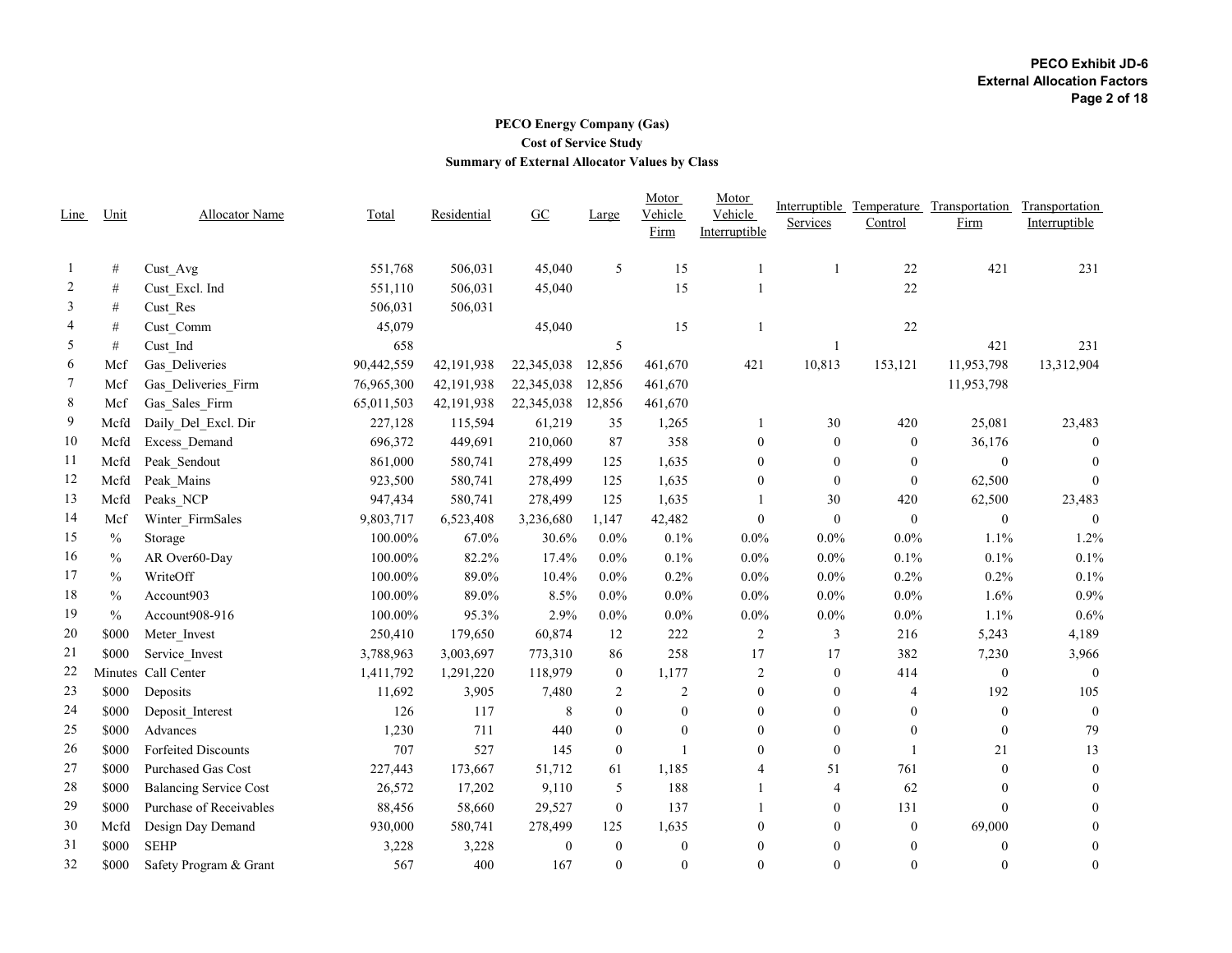### PECO Energy Company (Gas) Cost of Service Study Gas Deliveries Allocator

Deliveries for All Customer Classes (Mcf)

| Class                   | $Jan-23$   | $Feb-23$   | $Mar-23$   | Apr-23    | $Mav-23$  | $Jun-23$  | <b>Jul-23</b> | Aug- $23$ | $Sep-23$  | $Oct-23$  | $Nov-23$  | $Dec-23$   | <b>TOTAL</b> |
|-------------------------|------------|------------|------------|-----------|-----------|-----------|---------------|-----------|-----------|-----------|-----------|------------|--------------|
| Residential             | 8,386,448  | 7,011,729  | 5,616,709  | 2,859,746 | 1,611,226 | 825,482   | 709,883       | 686,890   | 809,798   | 2,071,874 | 4,412,053 | 7,190,101  | 42,191,938   |
| $2 \text{ GC}$          | 4,106,876  | 3,486,895  | 2.860.864  | 1.557.478 | 1,041,750 | 615,070   | 540,953       | 563,929   | 612,380   | 1,230,077 | 2,197,066 | 3,531,702  | 22,345,038   |
| 3 Large                 | 1,171      | 1,205      | 1,047      | 950       | 975       | 904       | 968           | 1,108     | 1,146     | 1,069     | 1,098     | 1,213      | 12,856       |
| 4 Motor Vehicles-Firm   | 44,178     | 45,928     | 37.806     | 35,206    | 36,571    | 35,866    | 32,832        | 34,381    | 38,079    | 36,326    | 41,003    | 43,495     | 461,670      |
| 5 Motor Vehicles-Interr | 40         | 42         | 34         | 32        | 33        | 33        | 30            | 31        | 35        | 33        | 37        | 40         | 421          |
| 6 Interruptible         | 985        | 1,014      | 880        | 799       | 820       | 761       | 815           | 932       | 964       | 899       | 924       | 1,020      | 10,813       |
| 7 Temperature           | 25,702     | 24,268     | 27,844     | 14,659    | 11,696    | 5,049     | 3,894         | 4,937     | 3,799     | 6,216     | 4,321     | 20,737     | 153,121      |
| 8 Transport-Firm        | 1,256,824  | 1.148.472  | 1.148.610  | 957,106   | 844,674   | 801.833   | 930,603       | 923.822   | 831,315   | 908,358   | 1,016,848 | 1,185,332  | 11,953,798   |
| 9 Transport-Interr      | 1,399,721  | 1,279,050  | 1,279,203  | 1,065,926 | 940,711   | 892,999   | 1,036,410     | 1,028,857 | 925,833   | 1,011,635 | 1,132,460 | 1,320,100  | 13,312,904   |
| 10 TOTAL                | 15.221.945 | 12.998.602 | 10.972.997 | 6.491.901 | 4.488.456 | 3,177,995 | 3.256.387     | 3.244.889 | 3.223.348 | 5.266.487 | 8.805.810 | 13,293,741 | 90.442.559   |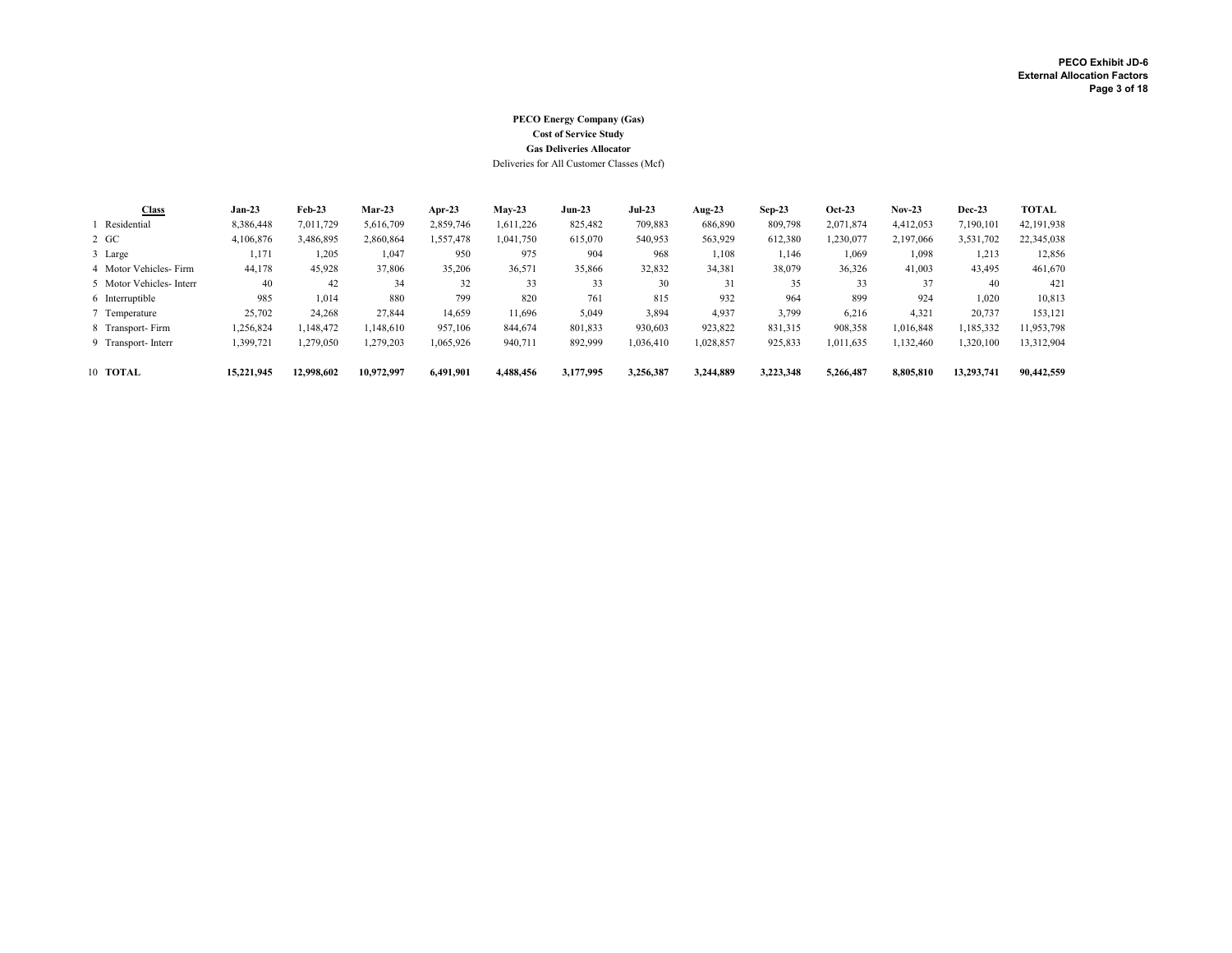#### PECO Energy Company (Gas) Cost of Service Study Customers Allocator Number of Customers in Each Rate Class

| <b>Class</b>             | $Jan-23$ | $Feb-23$ | Mar-23  | Apr-23  | $Mav-23$ | $Jun-23$ | $Jul-23$ | Aug- $23$ | $Sep-23$ | $Oct-23$ | $Nov-23$ | <b>Dec-23</b> | Average |
|--------------------------|----------|----------|---------|---------|----------|----------|----------|-----------|----------|----------|----------|---------------|---------|
| Residential              | 503,921  | 504,567  | 505,069 | 505,325 | 505,415  | 505,519  | 505,662  | 506,025   | 506,348  | 507,110  | 508,205  | 509,210       | 506,031 |
| 2 GC                     | 45,178   | 45,206   | 45,202  | 45,106  | 44.986   | 44,896   | 44,829   | 44,808    | 44,811   | 44,972   | 45,174   | 45,317        | 45,040  |
| 3 Large                  |          |          |         |         |          |          |          |           |          |          |          |               |         |
| 4 Motor Vehicles-Firm    | 15       | 15       | 15      | 15      | 15       | 15       | 15       | 15        | 15       | 15       | 15       |               | 15      |
| 5 Motor Vehicles- Interr |          |          |         |         |          |          |          |           |          |          |          |               |         |
| 6 Interruptible          |          |          |         |         |          |          |          |           |          |          |          |               |         |
| 7 Temperature            | 23       | 23       | 23      | 23      | 23       | 22       | 22       | 22        | 22       | 22       | 21       | 21            | 22      |
| 8 Transport-Firm         | 423      | 422      | 422     | 422     | 422      | 421      | 421      | 421       | 420      | 420      | 420      | 419           | 421     |
| 9 Transport- Interr      | 232      | 232      | 232     | 231     | 231      | 231      | 231      | 231       | 231      | 230      | 230      | 230           | 231     |
| 10 TOTAL                 | 549,799  | 550,472  | 550,970 | 551,129 | 551,099  | 551,111  | 551,187  | 551,528   | 551,854  | 552,777  | 554,072  | 555,220       | 551,768 |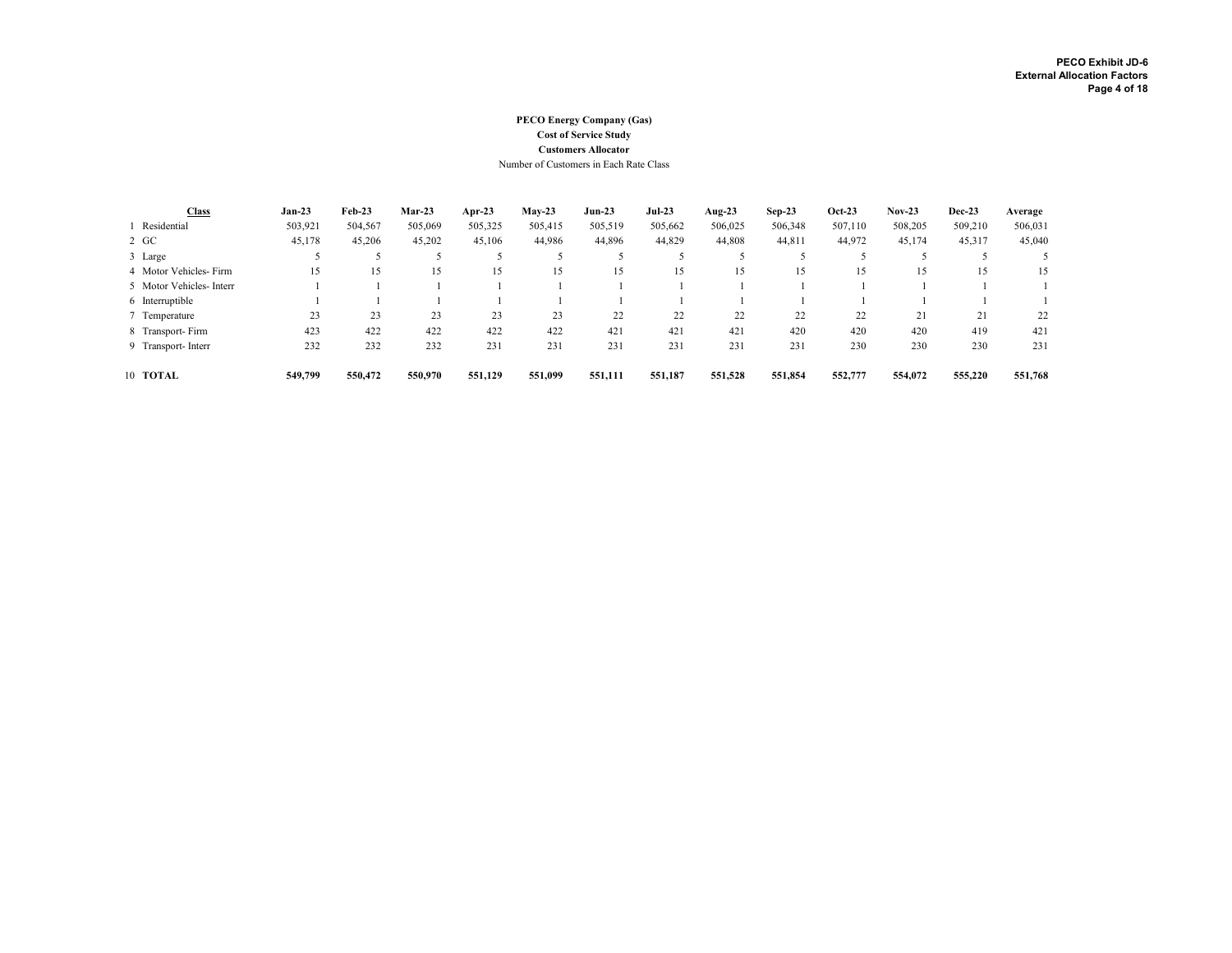#### PECO Energy Company (Gas) Cost of Service Study Demand Allocators

|                         |                         |         |                        |                       | <b>Excess Demand</b><br><b>Allocation Basis</b> | <b>Ratio of Excess</b><br><b>Demand Allocation</b><br><b>Basis</b> |                      |              |                                                     |                                            |
|-------------------------|-------------------------|---------|------------------------|-----------------------|-------------------------------------------------|--------------------------------------------------------------------|----------------------|--------------|-----------------------------------------------------|--------------------------------------------|
| <b>Class</b>            | Peak Sendout Peak Mains |         | Daily_Del-Excl.<br>Dir | Peaks_NCP             | Excl. Dir                                       | NCP vs. Daily Del- NCP vs. Daily Del-<br>Excl. Dir                 | <b>Excess Demand</b> | by Class     | <b>Excess Demand Average &amp; Excess</b><br>Demand | <b>Ratio of Average</b><br>& Excess Demand |
|                         | (A)                     | (B)     | (C)                    | (D)                   | (E)                                             | (F)                                                                | (G)                  | (H)          | $\rm(I)$                                            | (J)                                        |
|                         |                         |         |                        | Max of $(B)$ or $(C)$ | $(D) - (C)$                                     |                                                                    | $(B) - (C)$          | $(F) * (G)$  | $(C) + (H)$                                         |                                            |
| 1 Residential           | 580,741                 | 580,741 | 115,594                | 580,741               | 465,146                                         | 64.6%                                                              |                      | 449,691      | 565,285                                             | 61.2%                                      |
| 2 GC                    | 278,499                 | 278,499 | 61,219                 | 278,499               | 217,280                                         | 30.2%                                                              |                      | 210,060      | 271,279                                             | 29.4%                                      |
| 3 Large                 | 125                     | 125     | 35                     | 125                   | 90                                              | $0.0\%$                                                            |                      | 87           | 122                                                 | $0.0\%$                                    |
| 4 Motor Vehicles-Firm   | 1,635                   | 1,635   | 1,265                  | 1,635                 | 370                                             | 0.1%                                                               |                      | 358          | 1,623                                               | 0.2%                                       |
| 5 Motor Vehicles-Interr |                         |         |                        |                       | $\mathbf{0}$                                    | $0.0\%$                                                            |                      | $\theta$     |                                                     | $0.0\%$                                    |
| 6 Interruptible         |                         |         | 30                     | 30                    | $\boldsymbol{0}$                                | $0.0\%$                                                            |                      | $\theta$     | 30                                                  | $0.0\%$                                    |
| 7 Temperature           |                         |         | 420                    | 420                   | $\mathbf{0}$                                    | $0.0\%$                                                            |                      | $\Omega$     | 420                                                 | $0.0\%$                                    |
| 8 Transport-Firm        |                         | 62,500  | 25,081                 | 62,500                | 37,419                                          | 5.2%                                                               |                      | 36,176       | 61,257                                              | 6.6%                                       |
| 9 Transport-Interr      |                         |         | 23,483                 | 23,483                | $\mathbf{0}$                                    | $0.0\%$                                                            |                      | $\mathbf{0}$ | 23,483                                              | 2.5%                                       |
| 10 TOTAL                | 861,000                 | 923,500 | 227,128                | 947,434               | 720,305                                         | 100%                                                               | 696,372              | 696,372      | 923,500                                             | 100%                                       |
| 11 System Load Factor   |                         |         |                        |                       | 24.59%                                          |                                                                    |                      |              |                                                     |                                            |

12 (A) & (B) Peak Sendout and Peak Mains from PECO Exhibit JD-6, page 18, line 32; TSF reduced by TCQ of a customer with directly assigned main

13 (C) Daily\_Del\_Excl. Dir (average daily deliveries excluding direct) = daily amounts from PECO Exhibit JD-6,Page 3, with TSF &TSI totals reduced by volumes of customers with directly assigned mains Used for main deliveries portion allocation

14 (D) Peaks\_NCP (estimated non-coincident peaks) = Greater of Peak\_Mains (B) and Daily\_Del\_Excl. Dir (C)

15 (E) Excess Demand Allocation Basis = Peak\_NCP (D) minus Daily\_Del-Excl. Dir (C)

16 (F) Ratio of Excess Demand Allocation Basis

17 (G) Excess Demand = Peak\_Mains (B) minus Daily\_Del-Excl. Dir (C)

18 (H) Excess Demand by Rate Class = Ratios (F) multiple Excess Demand (G). Used for main capacity excess portion allocation

19 (I) Average and Excess Demand by Rate Class = Daily\_Del-Excl. Dir (C) plus Excess Demand (H). Used for measuring and regulating station equipment allocation

20 (J) Ratio of Average & Excess Demand

21 System Load Factor = Total from  $(C)$  227,128 / Total from  $(B)$  923,500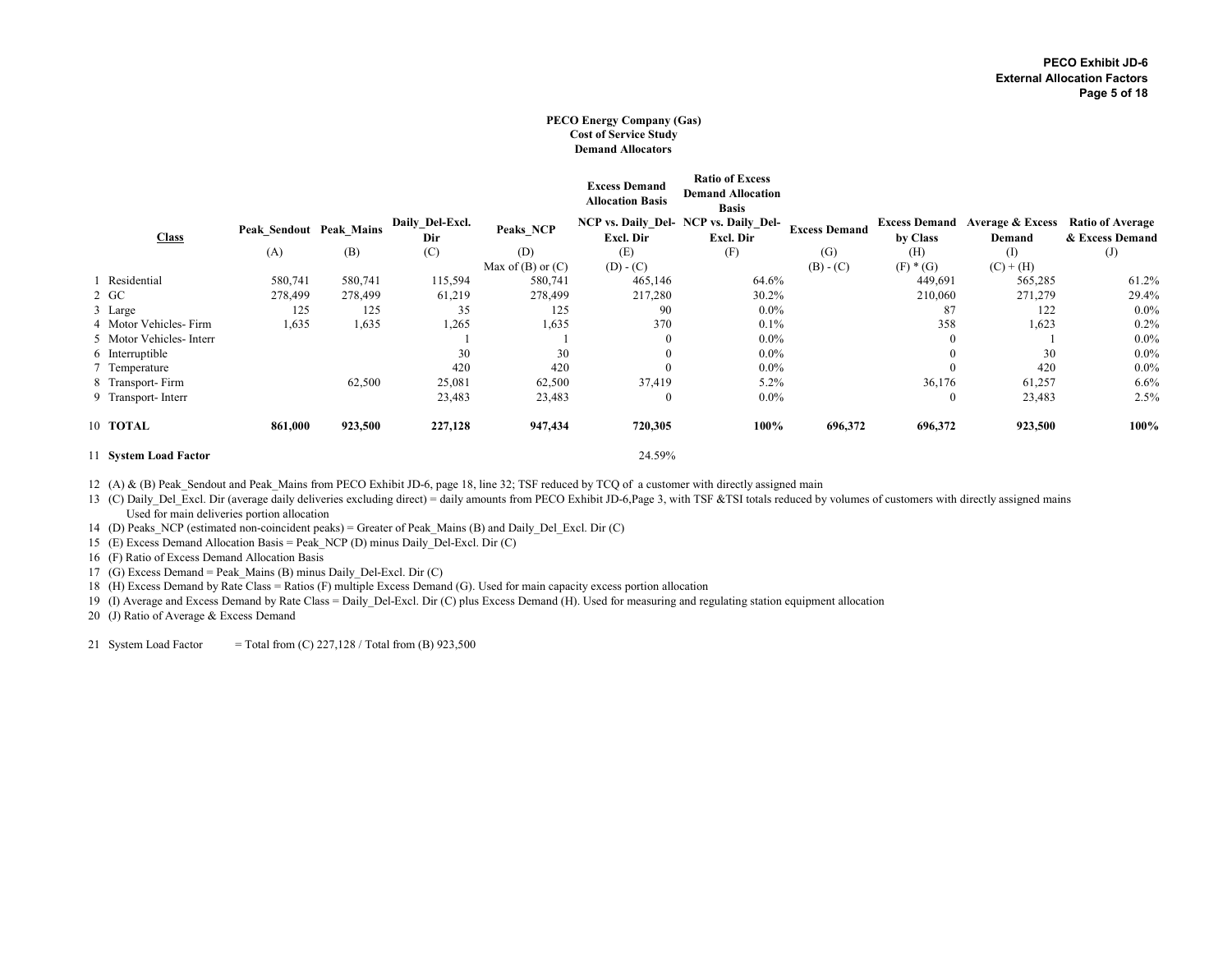#### PECO Energy Company (Gas) Cost of Service Study Storage Allocator

| <b>Class</b>            | Average<br><b>Winter FirmSales</b><br>(b) | Average<br><b>Monthly Sales</b> | <b>Excess</b> | $%$ of<br>Winter FirmSales Winter FirmSales | Average<br>Monthly<br><b>Deliveries</b> | % of Average<br><b>Monthly Deliveries</b> | Storage<br><b>Allocator</b> |
|-------------------------|-------------------------------------------|---------------------------------|---------------|---------------------------------------------|-----------------------------------------|-------------------------------------------|-----------------------------|
| 1 Residential           | 6,523,408                                 | 3,515,995                       | 3,007,413     | 68.6%                                       |                                         | $0.0\%$                                   | 67.0%                       |
| 2 GC                    | 3,236,680                                 | 1,862,087                       | 1,374,594     | 31.3%                                       |                                         | $0.0\%$                                   | 30.6%                       |
| 3 Large                 | 1,147                                     | 1,071                           | 76            | $0.0\%$                                     |                                         | $0.0\%$                                   | $0.0\%$                     |
| 4 Motor Vehicles-Firm   | 42,482                                    | 38,473                          | 4,009         | $0.1\%$                                     |                                         | $0.0\%$                                   | $0.1\%$                     |
| 5 Motor Vehicles-Interr |                                           |                                 |               | $0.0\%$                                     |                                         | $0.0\%$                                   | $0.0\%$                     |
| 6 Interruptible         |                                           |                                 |               | $0.0\%$                                     |                                         | $0.0\%$                                   | $0.0\%$                     |
| 7 Temperature           |                                           |                                 |               | $0.0\%$                                     |                                         | $0.0\%$                                   | $0.0\%$                     |
| 8 Transport-Firm        |                                           |                                 |               | $0.0\%$                                     | 996,150                                 | 47.3%                                     | $1.1\%$                     |
| 9 Transport-Interr      |                                           |                                 |               | $0.0\%$                                     | 1.109.409                               | 52.7%                                     | $1.2\%$                     |
| 10 TOTAL                | 9,803,717                                 | 5,417,625                       | 4,386,092     | 100.0%                                      | 2,105,558                               | 100.0%                                    | 100.0%                      |
| 11 Storage Fraction (a) |                                           |                                 |               | 97.70%                                      |                                         | 2.3%                                      |                             |

12 (a) Usage of Storage as split between Winter sales and Transportation

13 (b) Average Sales (Mcf) from January-March and November and December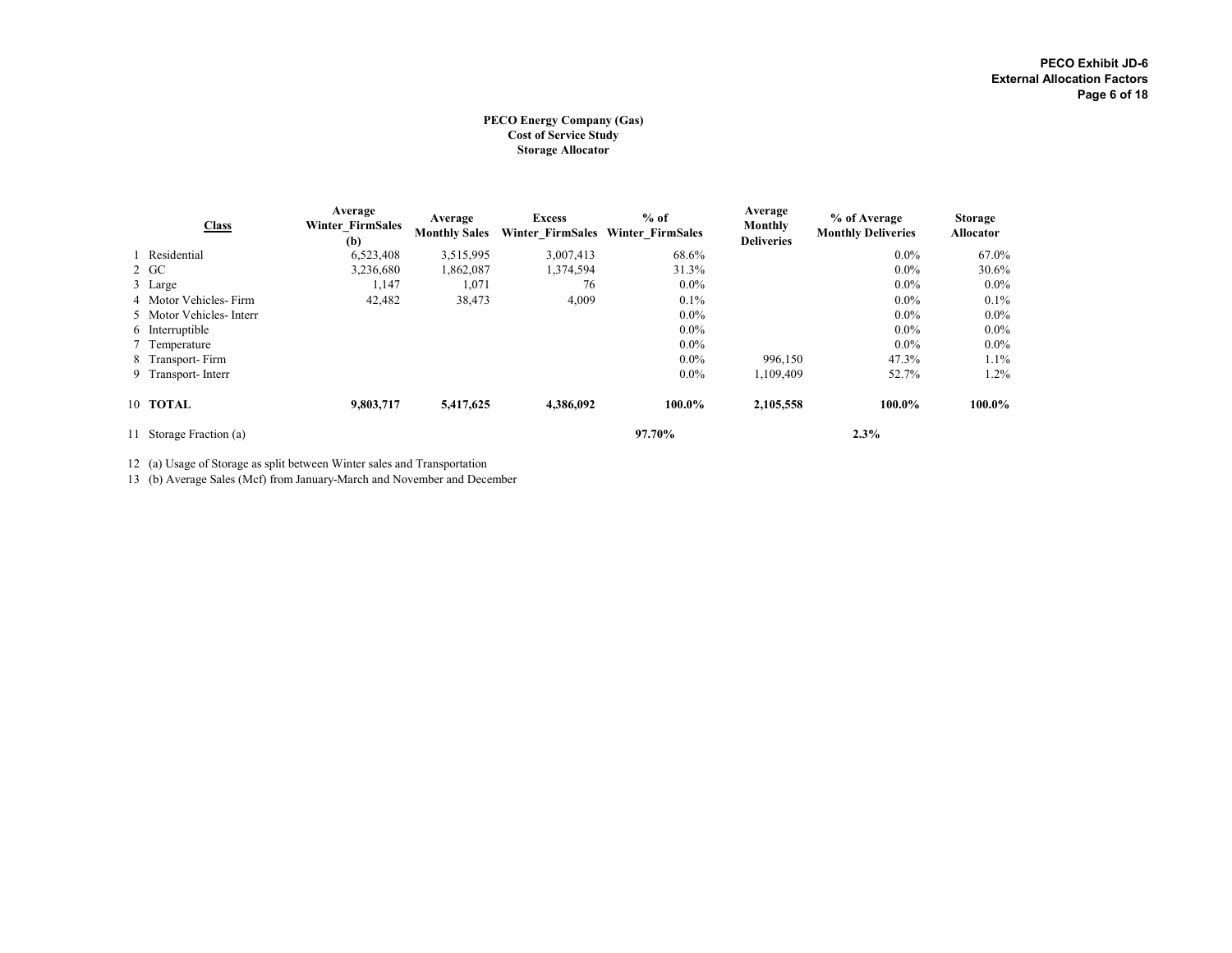### PECO Energy Company (Gas) Cost of Service Study Mains, M&R and Meter Direct Assignments

|            | <b>Customer</b>                                    | <b>Installed</b> | Length (ft) | Capacity<br>(mcfd)           | Cost        | Depreciation<br><b>Expense 2021 (a)</b> | Accumulated<br>Depreciation<br>12/31/2021 | Annual Usage (Mcf) (b) |
|------------|----------------------------------------------------|------------------|-------------|------------------------------|-------------|-----------------------------------------|-------------------------------------------|------------------------|
|            |                                                    |                  |             |                              |             |                                         |                                           |                        |
| 1          | stomer I                                           | 988 & 2015       | 3.900       | 14.000                       |             |                                         |                                           |                        |
| $\sqrt{2}$ | stomer <sup>2</sup>                                | 2001.            | 4.400       | 48.000-                      |             |                                         |                                           |                        |
| 3          | stomer 3                                           | 100 <sub>A</sub> | $1900 -$    |                              |             |                                         |                                           |                        |
| 4          | al Customers 1-                                    |                  | 200.        |                              |             |                                         |                                           |                        |
| 5          | istomer 4                                          |                  | 7.301.      | - 7.500 -                    | <b>XI52</b> |                                         | -169                                      | $700 - 10'$            |
|            | pasuring & Regulating (Account 378 & 379)          |                  |             |                              |             |                                         |                                           |                        |
| 6          | istomer 1                                          |                  |             |                              | 290.        |                                         |                                           |                        |
| $\tau$     | stomer:                                            |                  |             | Served by Customer 1 station |             |                                         |                                           |                        |
| 8          | istomer 3 -                                        | 1994             |             |                              | 008.1       |                                         |                                           |                        |
| 9          | al Customers 1-3                                   |                  |             |                              | 090         |                                         |                                           |                        |
| 10         | istomer 4                                          | 2020             |             |                              | 6.309       | $-126$                                  | -184                                      |                        |
| 11         | eters (Account 381)<br>istomer 4                   | $2020 -$         |             |                              |             |                                         |                                           |                        |
| 12         | eter Installations (Account 382)<br>istomer 4 $\,$ | 2020             |             |                              | 594         |                                         |                                           |                        |
| 13<br>1.4  |                                                    |                  |             |                              |             |                                         |                                           |                        |

 $14$  (b) Custom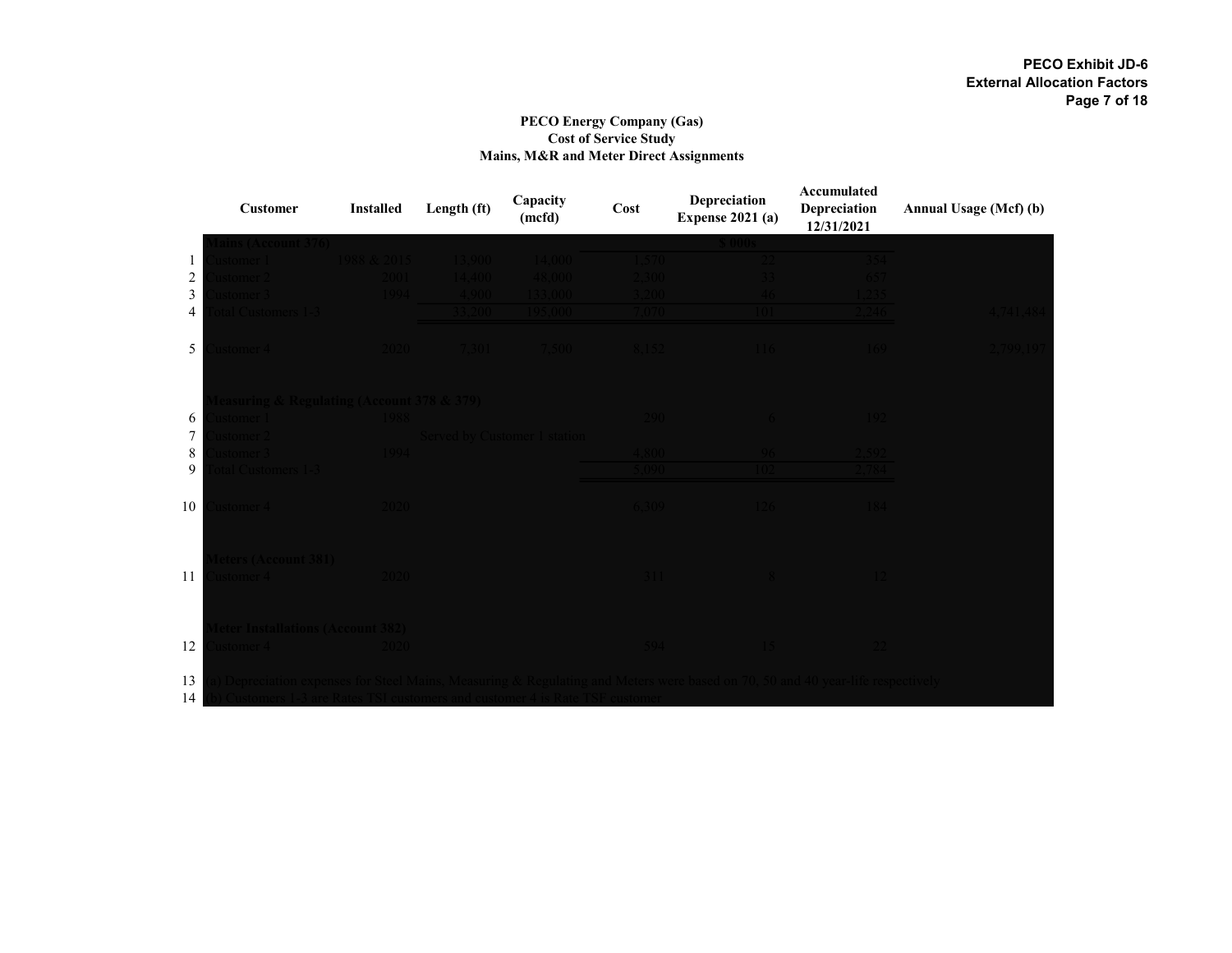# PECO Energy Company (Gas) Cost of Service Study Service Investment Allocator

|    | <b>Class</b>            |                | <b>Average Service</b> | <b>Average Customer</b> | Investments |              |
|----|-------------------------|----------------|------------------------|-------------------------|-------------|--------------|
|    |                         | <b>Service</b> | Cost(S)                | <b>Numbers</b>          | $($ \$000s) | <b>Ratio</b> |
|    | 1 Residential           | Residential    | 5,936                  | 506,031                 | 3,003,697   | 79.3%        |
|    | 2 GC                    | C&I            | 17,169                 | 45,040                  | 773,310     | 20.4%        |
|    | 3 Large                 | C&I            | 17.169                 |                         | 86          | $0.0\%$      |
|    | 4 Motor Vehicles-Firm   | C&I            | 17,169                 | 15                      | 258         | $0.0\%$      |
|    | 5 Motor Vehicles-Interr | C&I            | 17,169                 |                         | 17          | $0.0\%$      |
|    | 6 Interruptible         | C&I            | 17.169                 |                         | 17          | $0.0\%$      |
|    | 7 Temperature           | C&I            | 17.169                 | 22                      | 382         | $0.0\%$      |
| 8  | Transport-Firm          | C&I            | 17.169                 | 421                     | 7.230       | $0.2\%$      |
|    | 9 Transport-Interr      | C&I            | 17,169                 | 231                     | 3,966       | $0.1\%$      |
| 10 | <b>Total</b>            |                |                        | 551,768                 | 3,788,963   | 100%         |

| <b>Services Costs</b> |      |               | Residential | C&I     |              |          |          |
|-----------------------|------|---------------|-------------|---------|--------------|----------|----------|
| 12                    |      | Dollars       | Services    | Average | Dollars      | Services | Average  |
| 13                    | 2017 | \$26,058,808  | 5,434       | \$4,796 | \$3,936,995  | 287      | \$13,718 |
| 14                    | 2018 | \$30,444,815  | 5,900       | \$5,160 | \$2,971,529  | 251      | \$11,839 |
| 15                    | 2019 | \$36,987,726  | 6,449       | \$5,735 | \$5,183,009  | 255      | \$20,326 |
| 16                    | 2020 | \$35,054,553  | 4,784       | \$7,327 | \$4,046,237  | 159      | \$25,448 |
| 17                    | 2021 | \$38,997,781  | 5,659       | \$6,891 | \$3,847,240  | 212      | \$18,147 |
| 18                    |      | \$167,543,683 | 28,226      | \$5,936 | \$19,985,009 | 1,164    | \$17,169 |
|                       |      |               |             |         |              |          |          |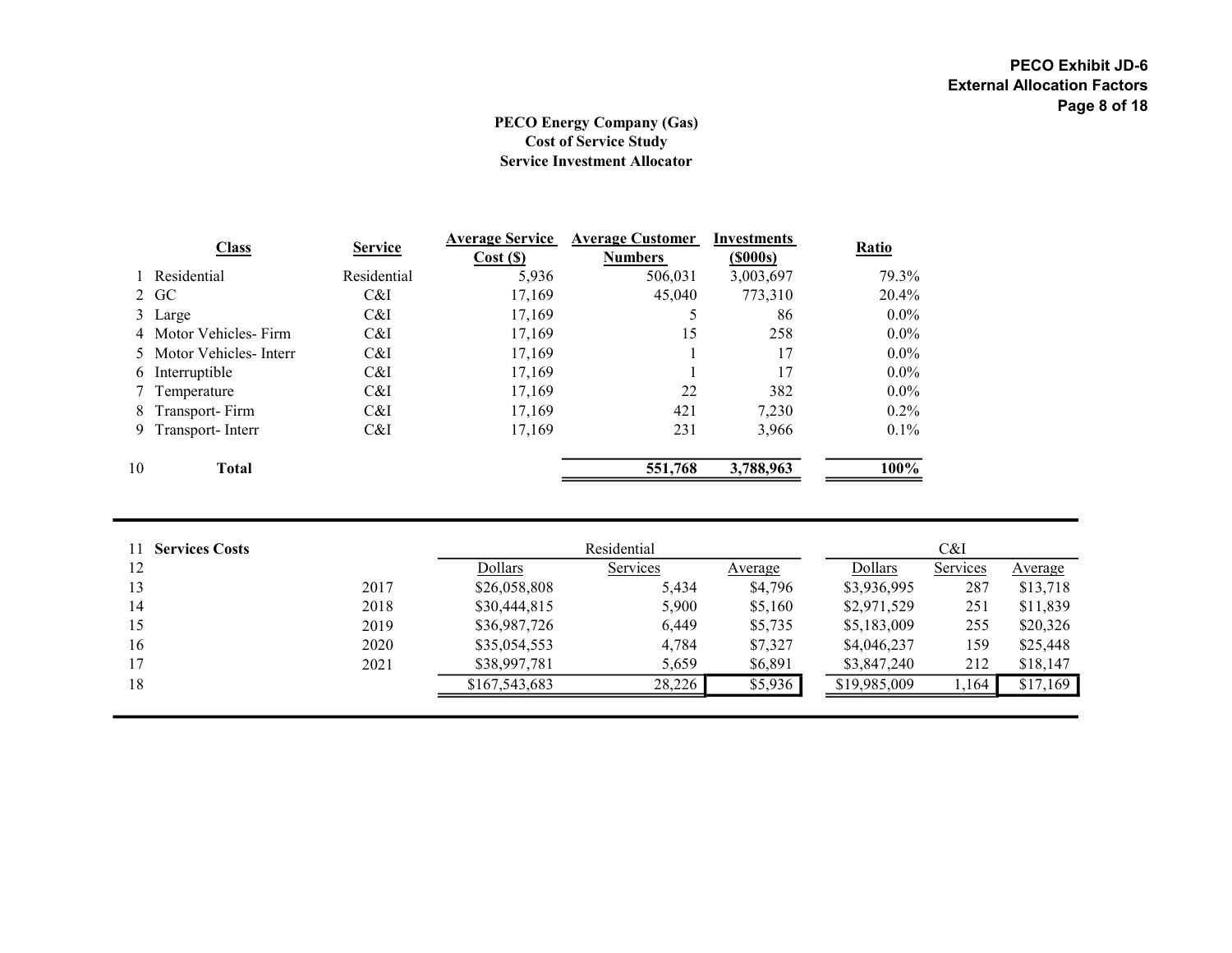# PECO Energy Company (Gas)

Cost of Service Study

# Meter Investment Allocator

Costs of Meters for 2021

|    | <b>Class</b>            | Average Cost (\$) (a) | <b>Average Customers</b><br>Excl. Dir $(b)$ | $Cost (\$000s)$ | Ratio     |
|----|-------------------------|-----------------------|---------------------------------------------|-----------------|-----------|
|    | Residential             | 355                   | 506.031                                     | 179,650         | 71.7%     |
|    | 2 GC                    | 1,352                 | 45,040                                      | 60,874          | 24.3%     |
|    | 3 Large                 | 2,447                 |                                             | 12              | $0.0\%$   |
|    | 4 Motor Vehicles-Firm   | 14,832                | 15                                          | 222             | $0.1\%$   |
|    | 5 Motor Vehicles-Interr | 1,527                 |                                             |                 | $0.0\%$   |
|    | 6 Interruptible         | 2,785                 |                                             | 3               | $0.0\%$   |
|    | Temperature             | 9,699                 | 22                                          | 216             | $0.1\%$   |
| 8  | Transport-Firm          | 12,479                | 420                                         | 5,243           | $2.1\%$   |
| 9. | Transport-Interr        | 18,132                | 231                                         | 4,189           | $1.7\%$   |
| 10 | Total                   |                       | 551,767                                     | 250,410         | $100.0\%$ |

11 (a) Cost includes materials and labor

12 (b) Average customer numbers excluding directly assigned in Transport-Firm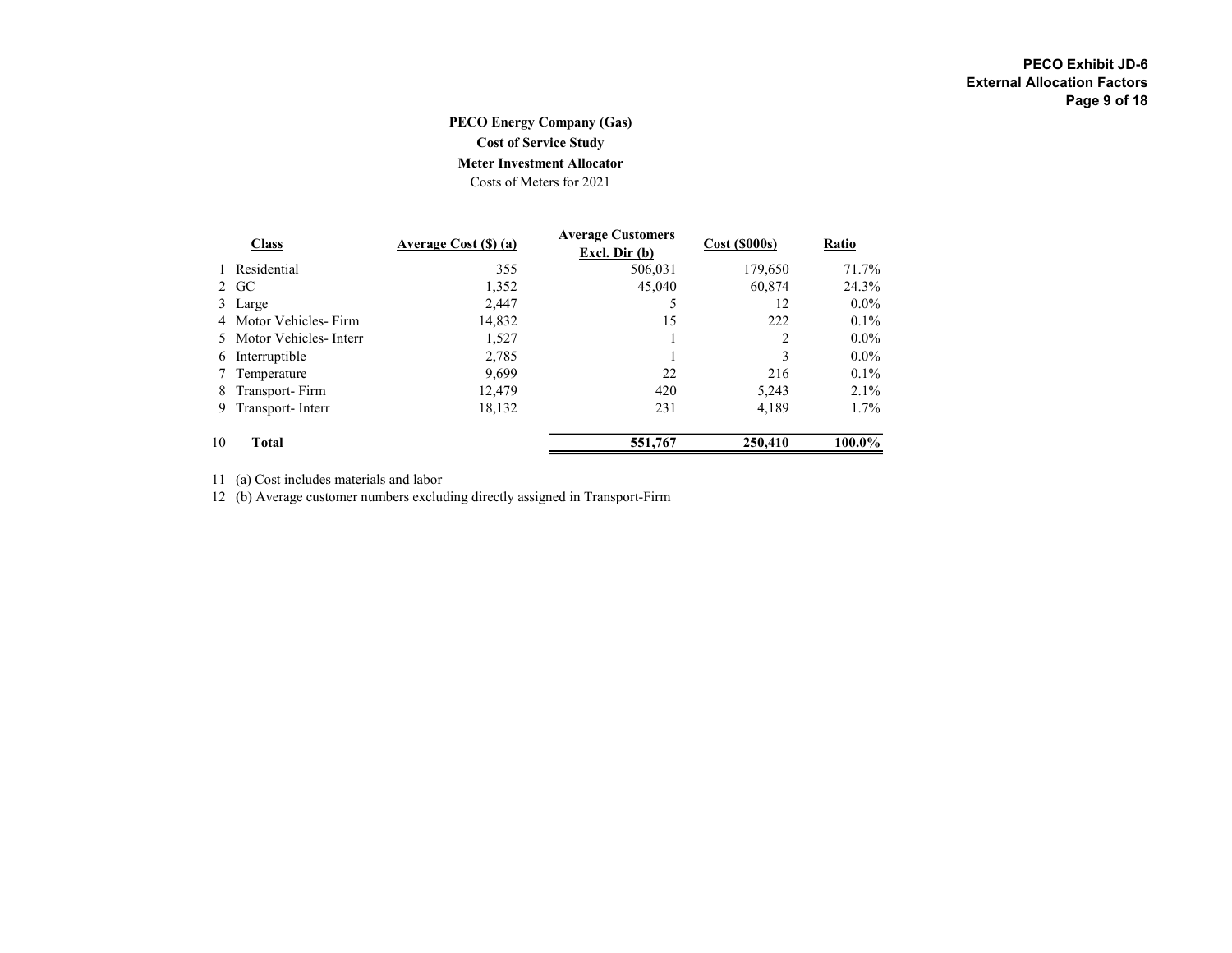#### PECO Energy Company (Gas) Cost of Service Study Customer Records and Collection Expenses (Account 903) Allocator

Listed below is a listing of the activities in Account 903, and the allocation base used for each activity.

|    |                                                                 |        | 2020           |                         |                    |          |                              |          |             |            |              |
|----|-----------------------------------------------------------------|--------|----------------|-------------------------|--------------------|----------|------------------------------|----------|-------------|------------|--------------|
|    | <b>Customer Records &amp; Collection-</b><br><b>Account 903</b> |        | Percentage (%) | Dollars (\$000s)        | Sub-Allocator      |          | <b>Description</b>           |          |             |            |              |
|    | 1 Mailing Bills                                                 |        | 10.8%          |                         | 1,289 Cust Avg     |          | Customer Count - Average     |          |             |            |              |
|    | 2 Financial Call Center                                         |        | $5.5\%$        |                         | 653 AR Over60-Day  |          | Delinquencies                |          |             |            |              |
|    | 3 CAP Rates                                                     |        | $7.2\%$        |                         | 852 Cust Res       |          | <b>Residential Customers</b> |          |             |            |              |
|    | 4 Customer Billing                                              |        | $10.6\%$       |                         | 1,264 Cust Avg     |          | Customer Count - Average     |          |             |            |              |
|    | 5 Manage and Support Recoveries                                 |        | $6.2\%$        |                         | 734 AR Over60-Day  |          | Delinquencies                |          |             |            |              |
|    | 6 Call Center                                                   |        | 25.0%          |                         | 2,979 Call Center  |          | Call Center Calls            |          |             |            |              |
|    | 7 Customer Payments                                             |        | 1.7%           |                         | 206 Cust Avg       |          | Customer Count - Average     |          |             |            |              |
|    | 8 Meter Records                                                 |        | 8.2%           |                         | 973 Cust Avg       |          | Customer Count - Average     |          |             |            |              |
|    | 9 Customer Care Center                                          |        | 4.5%           |                         | 536 Cust Excl. Ind |          | Customer Count - Non Large   |          |             |            |              |
|    | 10 ESO Activities                                               |        | 2.4%           |                         | 283 Cust Ind       |          | Customer Count - LC&I        |          |             |            |              |
|    | 11 Balance-C&MS & Field Vendor Activities                       |        | 17.9%          |                         | 2,129 Cust Avg     |          | Customer Count - Average     |          |             |            |              |
| 12 | <b>Account Balance</b>                                          |        | 100.0%         | 11,899                  |                    |          |                              |          |             |            |              |
|    |                                                                 |        |                |                         |                    |          |                              |          |             |            |              |
|    |                                                                 | Amount | Residential    | $\underline{\text{GC}}$ | Large              | MV Firm  | MV Interr                    | Interr   | Temperature | Trans Firm | Trans Interr |
|    | 13 Cust Avg                                                     | 5,861  | 5,375          | 478                     | $\theta$           | $\Omega$ | $\mathbf{0}$                 | $\theta$ | $\Omega$    |            |              |
|    | 14 Call Center                                                  | 2,979  | 2,725          | 251                     |                    |          | $\theta$                     | 0        |             |            | 0            |
|    | 15 AR Over60-Day                                                | 1,387  | 1,141          | 241                     |                    |          | $\theta$                     | $\Omega$ |             |            |              |
|    | 16 Cust Res                                                     | 852    | 852            | $\Omega$                |                    |          | $\mathbf{0}$                 | $\Omega$ |             | $\theta$   |              |
|    | 17 Cust Excl. Ind                                               | 536    | 493            | 44                      |                    |          | $\theta$                     |          |             |            | $\theta$     |
|    | 18 Cust Ind                                                     | 283    | $\Omega$       | $\Omega$                |                    | $\Omega$ | $\Omega$                     | $\Omega$ | $\Omega$    | 181        | 99           |
| 19 |                                                                 | 11,899 | 10,585         | 1,014                   | $\sqrt{2}$         |          | $\Omega$                     | $\Omega$ | $\bigcap$   | 188        | 103          |
| 20 | <b>Acct903 Allocator</b>                                        | 100.0% | 89.0%          | 8.5%                    | $0.0\%$            | $0.0\%$  | $0.0\%$                      | $0.0\%$  | $0.0\%$     | 1.6%       | $0.9\%$      |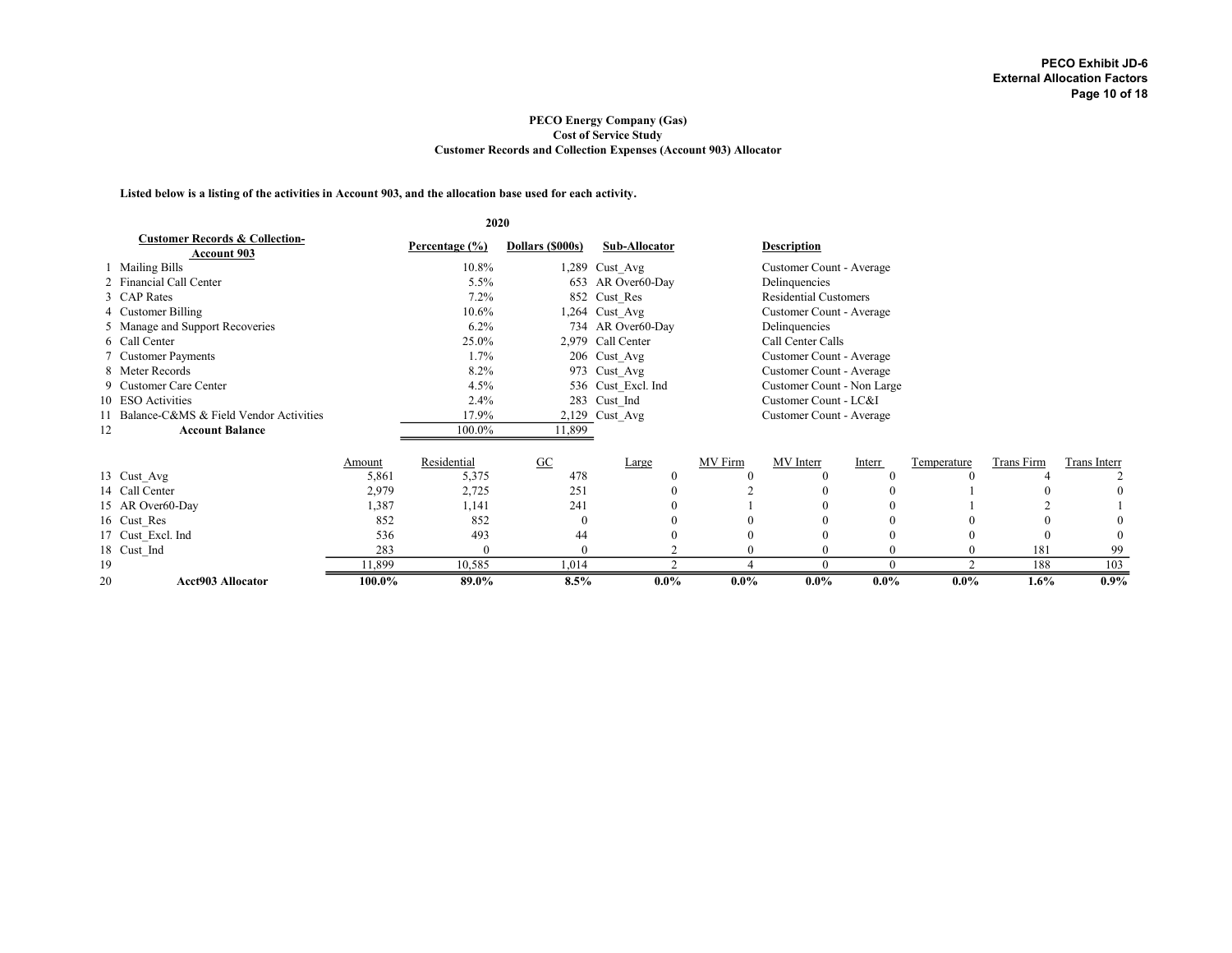#### PECO Energy Company (Gas) Cost of Service Study Accounts 908-916 Allocator

Listed below is a listing of the activities in Accounts 908-916, and the allocation base used for each activity.

|    |                                                                |        | 2020               |                          |                      |         |                              |         |             |            |              |
|----|----------------------------------------------------------------|--------|--------------------|--------------------------|----------------------|---------|------------------------------|---------|-------------|------------|--------------|
|    | <b>Customer Service &amp; Informational</b><br><b>Expenses</b> |        | Percentage $(\% )$ | Dollars (\$000s)         | <b>Sub-Allocator</b> |         | <b>Description</b>           |         |             |            |              |
|    | Residential Marketing                                          |        | 32.0%              |                          | 921 Cust Res         |         | Residential Customers        |         |             |            |              |
|    | 2 LIURP                                                        |        | 30.6%              |                          | 880 Cust Res         |         | <b>Residential Customers</b> |         |             |            |              |
|    | 3 Marketing-Residential & Small C&I                            |        | 4.9%               |                          | 140 Cust Excl. Ind   |         | Non-Large Customers          |         |             |            |              |
|    | 4 LC&I Marketing                                               |        | $1.7\%$            |                          | 49 Cust Ind          |         | LC&I Customers               |         |             |            |              |
|    | 5 Balance-Marketing                                            |        | 30.8%              |                          | 886 Cust Avg         |         | Customer Count - Average     |         |             |            |              |
| 6  | <b>Account Balance</b>                                         |        | 100.0%             | 2,877                    |                      |         |                              |         |             |            |              |
|    |                                                                |        |                    |                          |                      |         |                              |         |             |            |              |
|    |                                                                | Amount | Residential        | $\underline{\mathbf{G}}$ | Large                | MV Firm | MV Interr                    | Interr  | Temperature | Trans Firm | Trans Interr |
|    | 7 Cust Res                                                     | 1,801  | 1,801.0            | 0.0                      | 0.0                  | 0.0     | 0.0                          | 0.0     | 0.0         | 0.0        | 0.0          |
|    | 8 Cust Excl. Ind                                               | 140    | 128.9              | 11.5                     | 0.0                  | 0.0     | 0.0                          | 0.0     | 0.0         | 0.0        | 0.0          |
|    | 9 Cust Ind                                                     | 49     | 0.0                | 0.0                      | 0.4                  | 0.0     | 0.0                          | 0.1     | 0.0         | 31.6       | 17.3         |
|    | 10 Cust Avg                                                    | 886    | 812.4              | 72.3                     | 0.0                  | 0.0     | 0.0                          | 0.0     | 0.0         | 0.7        | 0.4          |
| 11 |                                                                | 2,877  | 2,742              | 84                       | $\Omega$             |         | 0                            |         | $\theta$    | 32         | 18           |
| 12 | Acct908-916 Allocator                                          | 100.0% | 95.3%              | 2.9%                     | $0.0\%$              | $0.0\%$ | $0.0\%$                      | $0.0\%$ | $0.0\%$     | $1.1\%$    | $0.6\%$      |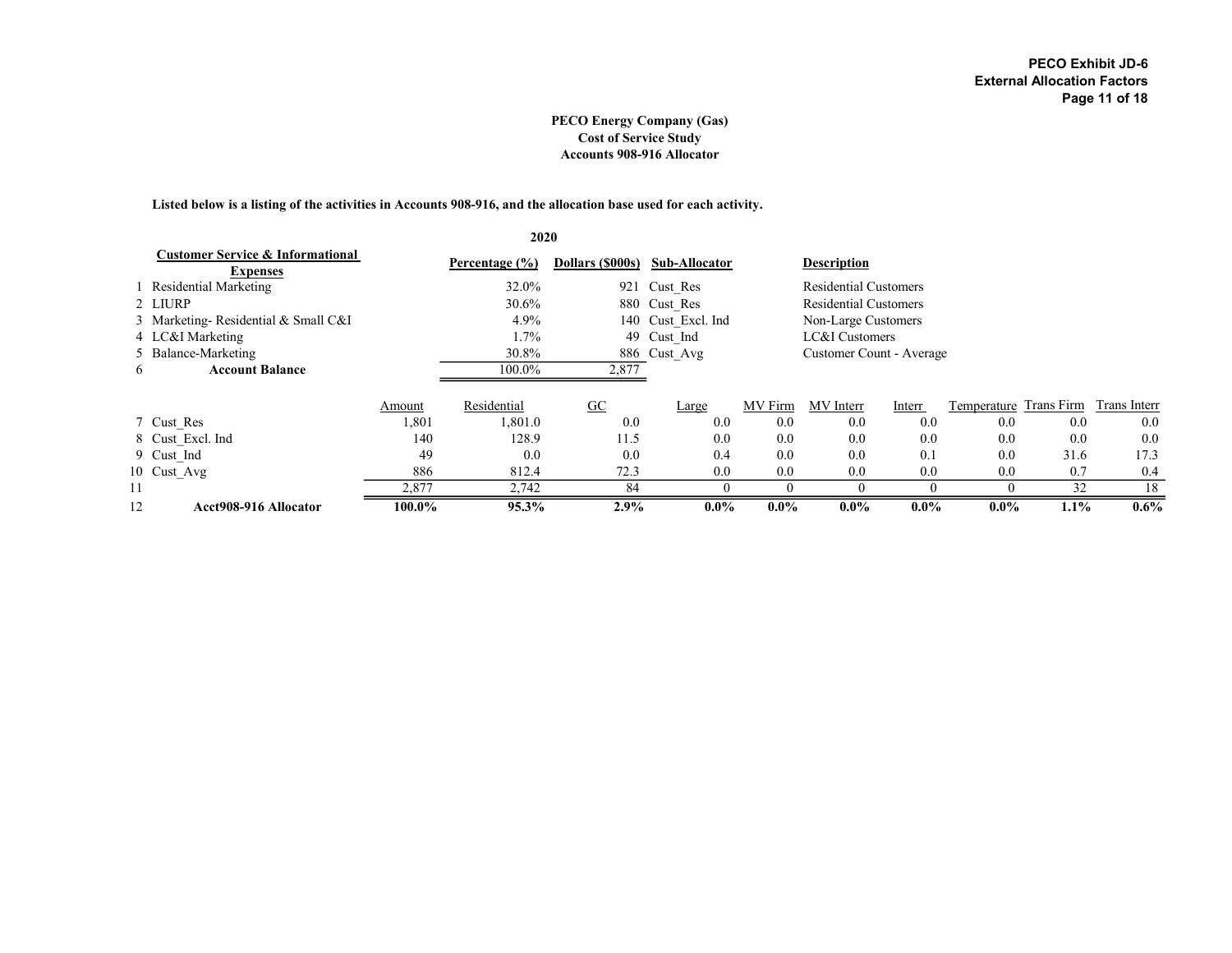# PECO Energy Company (Gas) Cost of Service Study Accounts Receivable Over 60-Day Allocator Accounts Receivable Agings for 2021

|              | <b>Class</b>            | <b>Average Over 2 Months (\$000)</b> | <b>Over60-Day Allocator</b> |
|--------------|-------------------------|--------------------------------------|-----------------------------|
| $\mathbf{1}$ | Residential             | 4,341                                | 82.2%                       |
|              | 2 GC                    | 917                                  | 17.4%                       |
|              | 3 Large                 | $\bf{0}$                             | $0.0\%$                     |
|              | 4 Motor Vehicles-Firm   | 4                                    | $0.1\%$                     |
|              | 5 Motor Vehicles-Interr | $\theta$                             | $0.0\%$                     |
| 6            | Interruptible           | $\theta$                             | $0.0\%$                     |
| 7.           | Temperature             | 4                                    | $0.1\%$                     |
|              | 8 Transport-Firm        | 8                                    | $0.1\%$                     |
|              | 9 Transport-Interr      | 5                                    | $0.1\%$                     |
| 10           | <b>Total</b>            | 5,279                                | 100.0%                      |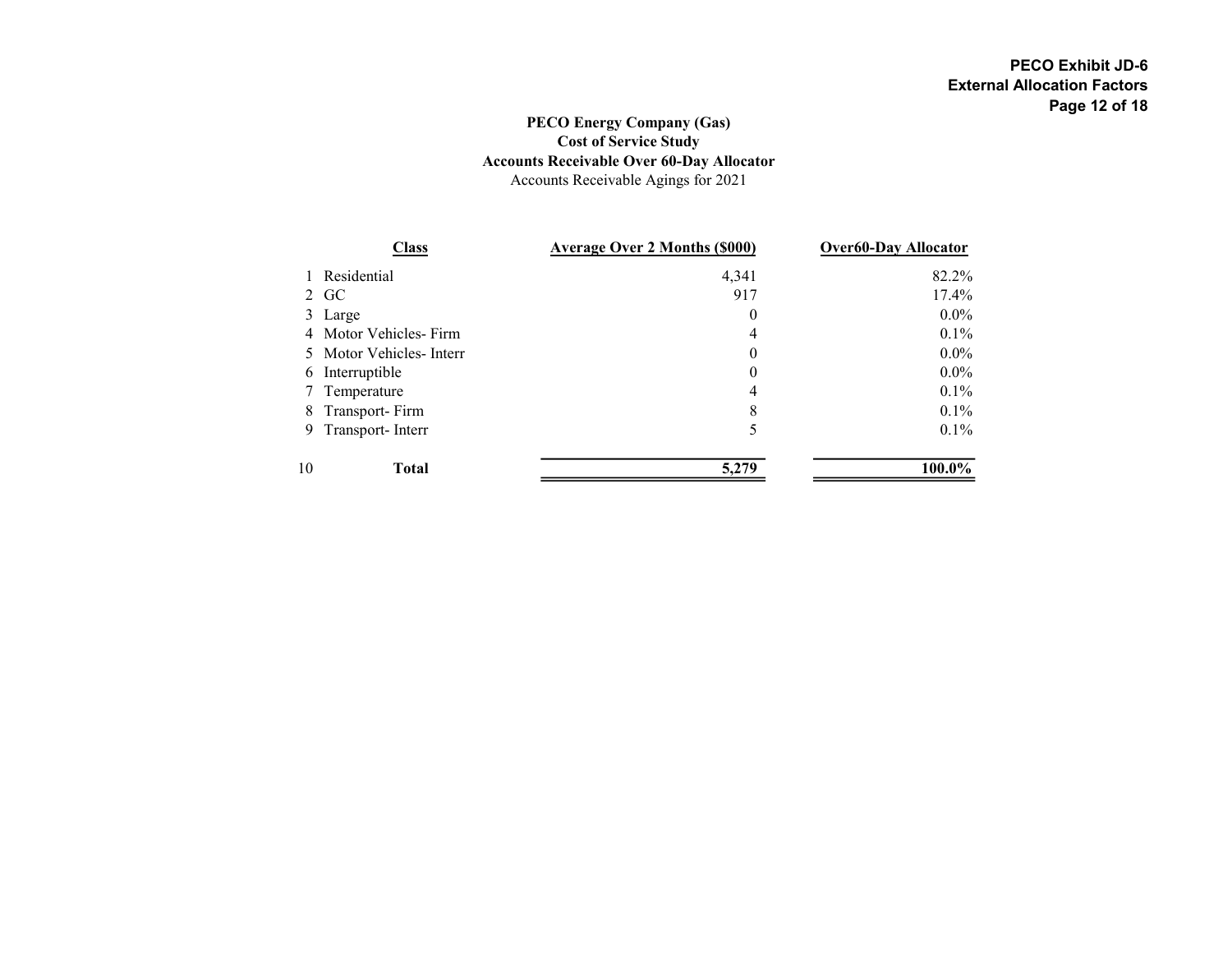# PECO Energy Company (Gas) Cost of Service Study Write-Offs Allocator Write-Off % Excluding Pre-Program Arrearages

|    |                         |          |         |         |         |          | Write-Off Allocator -<br><b>Average</b> |  |
|----|-------------------------|----------|---------|---------|---------|----------|-----------------------------------------|--|
|    | <b>Class</b>            | 2017     | 2018    | 2019    | 2020    | 2021     |                                         |  |
|    | 1 Residential           | 87.7%    | 93.3%   | 91.1%   | 84.0%   | 88.8%    | 89.0%                                   |  |
|    | 2 GC                    | $10.8\%$ | 6.5%    | 8.2%    | 15.5%   | $10.9\%$ | $10.4\%$                                |  |
|    | 3 Large                 | $0.1\%$  | $0.0\%$ | $0.0\%$ | $0.0\%$ | $0.0\%$  | $0.0\%$                                 |  |
|    | 4 Motor Vehicles-Firm   | $0.7\%$  | $0.1\%$ | $0.0\%$ | $0.0\%$ | $0.0\%$  | $0.2\%$                                 |  |
|    | 5 Motor Vehicles-Interr | $0.0\%$  | $0.0\%$ | $0.0\%$ | $0.0\%$ | $0.0\%$  | $0.0\%$                                 |  |
|    | 6 Interruptible         | $0.0\%$  | $0.0\%$ | $0.0\%$ | $0.0\%$ | $0.0\%$  | $0.0\%$                                 |  |
|    | 7 Temperature           | $0.7\%$  | $0.1\%$ | $0.0\%$ | $0.0\%$ | $0.0\%$  | $0.2\%$                                 |  |
|    | 8 Transport-Firm        | $0.0\%$  | $0.0\%$ | $0.4\%$ | $0.4\%$ | $0.1\%$  | $0.2\%$                                 |  |
|    | 9 Transport-Interr      | $0.0\%$  | $0.0\%$ | $0.3\%$ | $0.2\%$ | $0.1\%$  | $0.1\%$                                 |  |
| 10 | <b>Totals</b>           | 100.0%   | 100.0%  | 100.0%  | 100.0%  | 100.0%   | 100.0%                                  |  |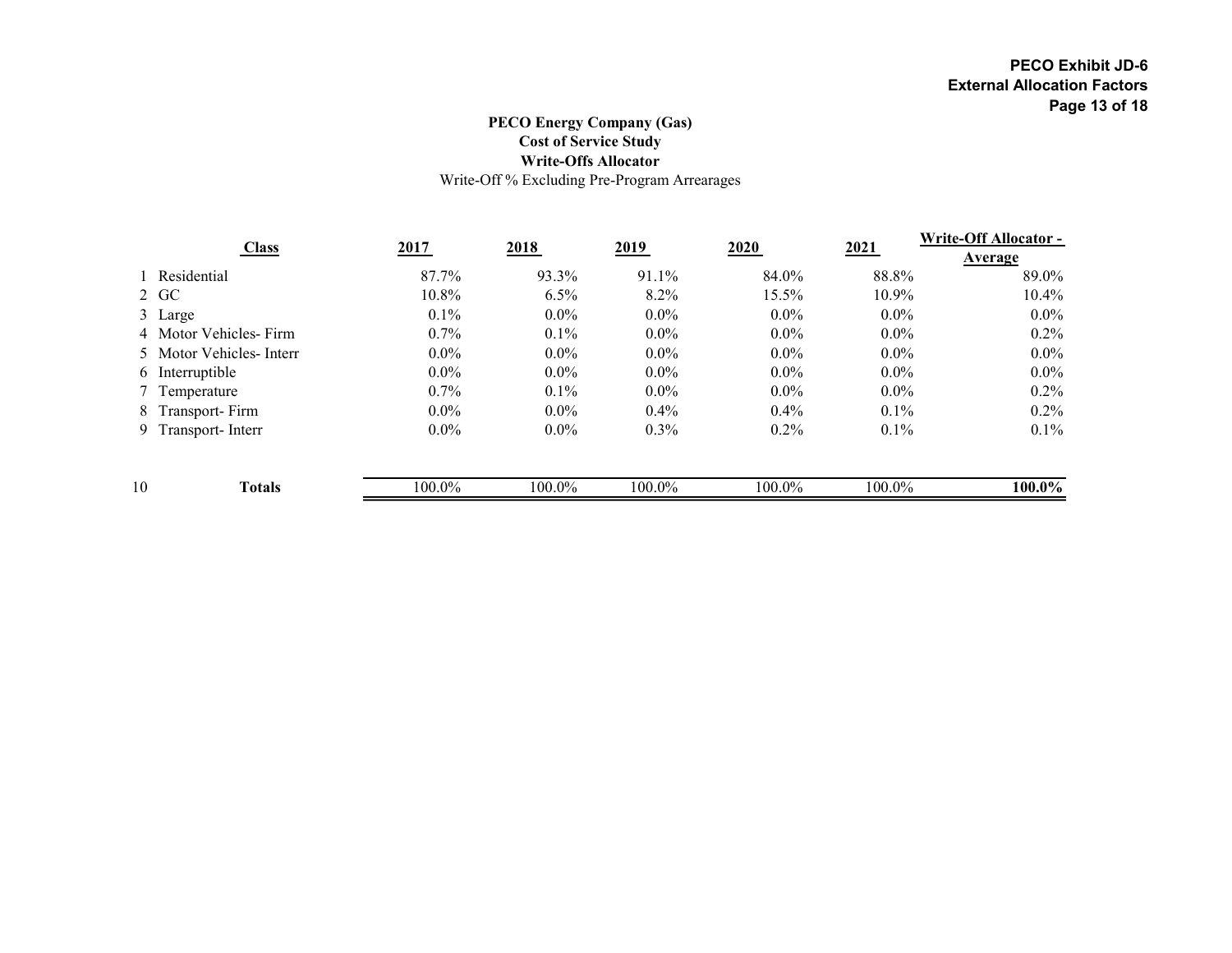### PECO Energy Company (Gas) Cost of Service Study Deposits, Interest, Advances, Forfeited Discounts, SEHP, Safety Program & Grant

| <b>Class</b> |                         | <b>Deposits</b> | <b>Interest on Deposits</b> | <b>Advances</b> | <b>Forfeited Discounts</b> | <b>SEHP</b> | Safety Program & |
|--------------|-------------------------|-----------------|-----------------------------|-----------------|----------------------------|-------------|------------------|
|              |                         | (\$000s)        | (S000s)                     | (S000s)         | $($ \$000s) $($            | (S000s)     | Grant (\$000s)   |
|              | 1 Residential           | 3,905           | 17                          | 711             | 527                        | 3,228       | 400              |
|              | 2 GC                    | 7,480           |                             | 440             | 145                        |             | 167              |
|              | 3 Large                 |                 |                             |                 |                            |             |                  |
|              | 4 Motor Vehicles-Firm   |                 |                             |                 |                            |             |                  |
|              | 5 Motor Vehicles-Interr |                 |                             |                 |                            |             |                  |
|              | 6 Interruptible         |                 |                             |                 |                            |             |                  |
|              | 7 Temperature           |                 |                             |                 |                            |             |                  |
|              | 8 Transport-Firm        | 192             |                             |                 |                            |             |                  |
|              | 9 Transport-Interr      | 105             |                             | 79              |                            |             |                  |
| 10           | <b>Totals</b>           | 11,692          | 126                         | 1,230           | 707                        | 3,228       | 567              |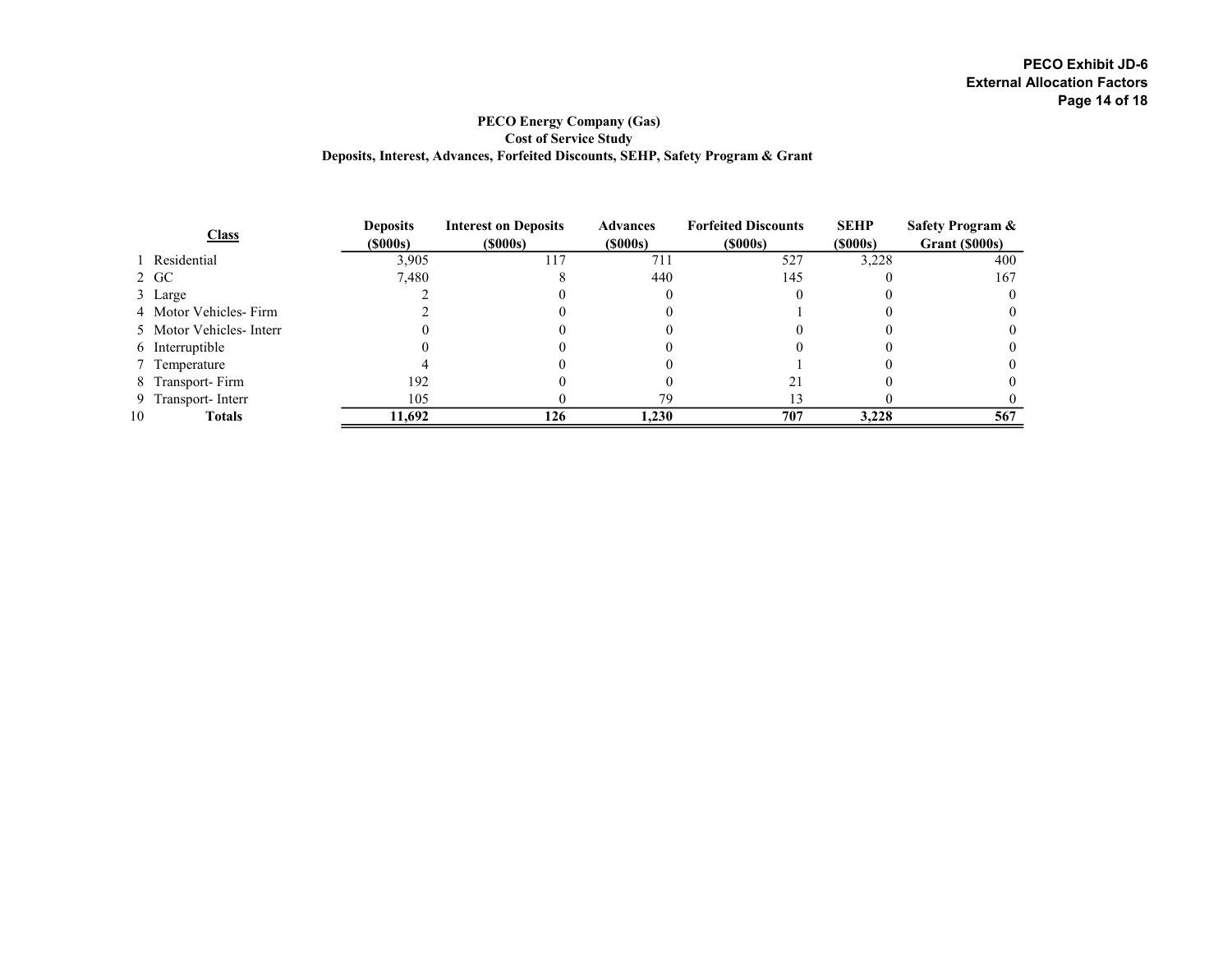## PECO Energy Company (Gas) Cost of Service Study Purchased Gas Cost (PGC)

|    | Class                   | <b>PGC (\$000s)</b> |
|----|-------------------------|---------------------|
|    | Residential             | 173,667             |
|    | $2 \text{ GC}$          | 51,712              |
| 3  | Large                   | 61                  |
|    | 4 Motor Vehicles-Firm   | 1,185               |
|    | 5 Motor Vehicles-Interr | 4                   |
| 6  | Interruptible           | 51                  |
|    | 7 Temperature           | 761                 |
| 8  | Transport-Firm          | 0                   |
| 9  | Transport-Interr        | 0                   |
| 10 | Totals                  | 227,443             |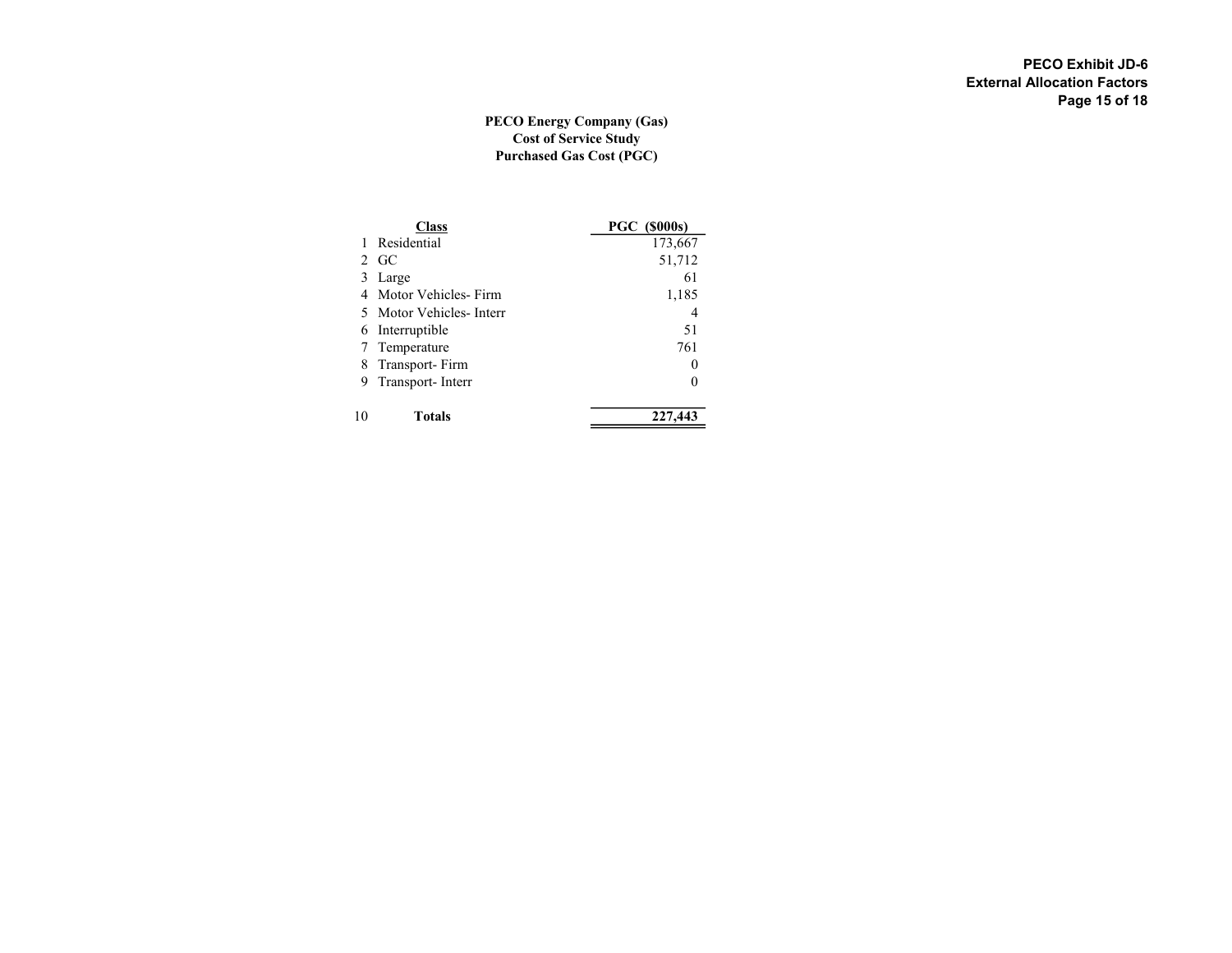### PECO Energy Company (Gas) Cost of Service Study Balancing Service Cost (BSC)

|    | Class                   | <b>BSC</b> (\$000s) |  |  |  |  |
|----|-------------------------|---------------------|--|--|--|--|
|    | Residential             | 17,202              |  |  |  |  |
|    | $2 \text{ GC}$          | 9,110               |  |  |  |  |
| 3  | Large                   | 5                   |  |  |  |  |
|    | 4 Motor Vehicles-Firm   | 188                 |  |  |  |  |
|    | 5 Motor Vehicles-Interr |                     |  |  |  |  |
| 6  | Interruptible           | 4                   |  |  |  |  |
|    | 7 Temperature           | 62                  |  |  |  |  |
|    | 8 Transport-Firm        | 0                   |  |  |  |  |
|    | 9 Transport-Interr      | 0                   |  |  |  |  |
| 10 | Totals                  | 26,572              |  |  |  |  |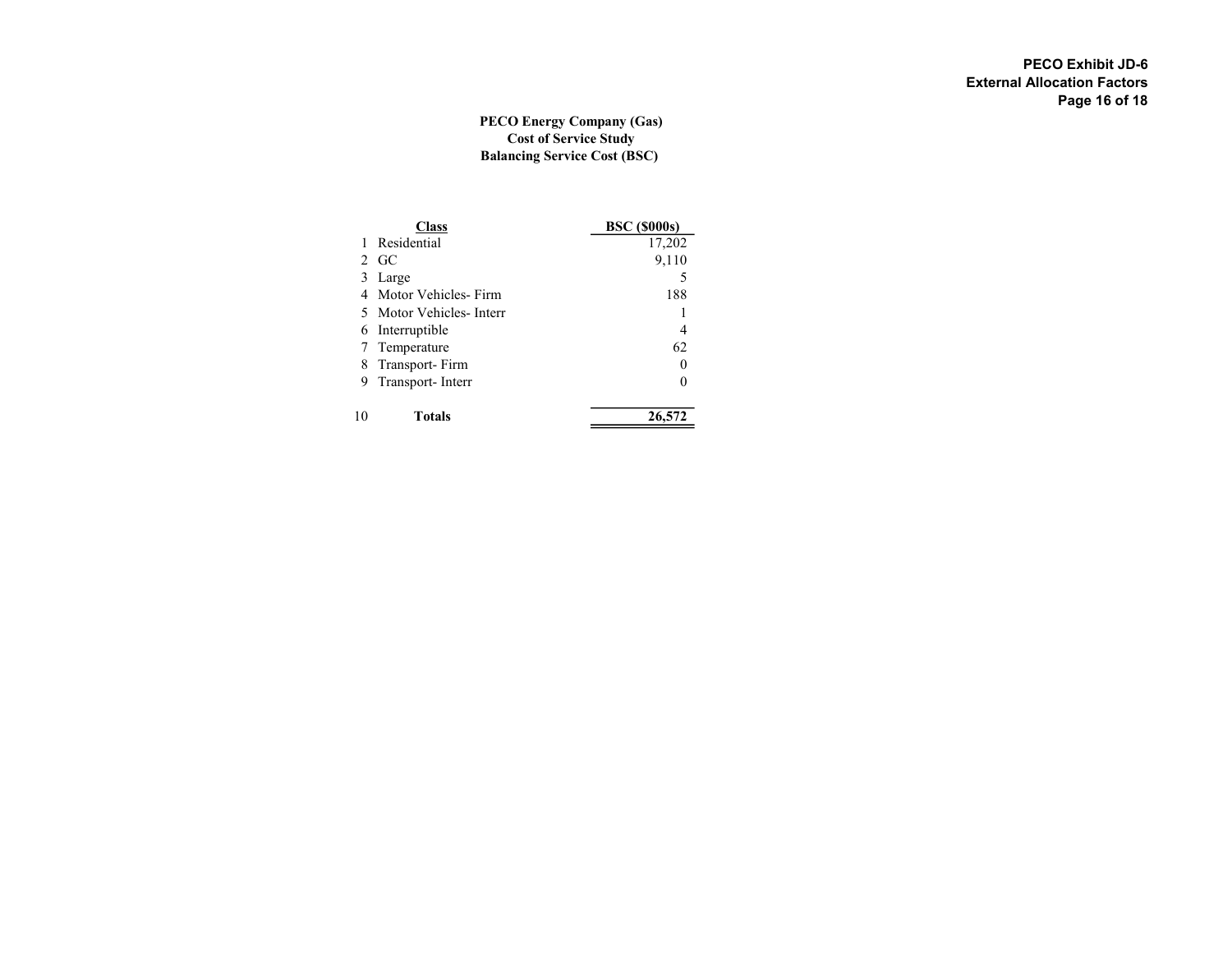### PECO Energy Company (Gas) Cost of Service Study Purchase of Receivables (POR)

|    |                         | POR (\$000) |
|----|-------------------------|-------------|
|    | Residential             | 58,660      |
|    | $2 \text{ GC}$          | 29,527      |
| 3  | Large                   |             |
| 4  | Motor Vehicles-Firm     | 137         |
|    | 5 Motor Vehicles-Interr |             |
|    | 6 Interruptible         |             |
| 7  | Temperature             | 131         |
| 8  | Transport-Firm          |             |
| 9  | Transport-Interr        |             |
| 10 | Total                   | 88.456      |